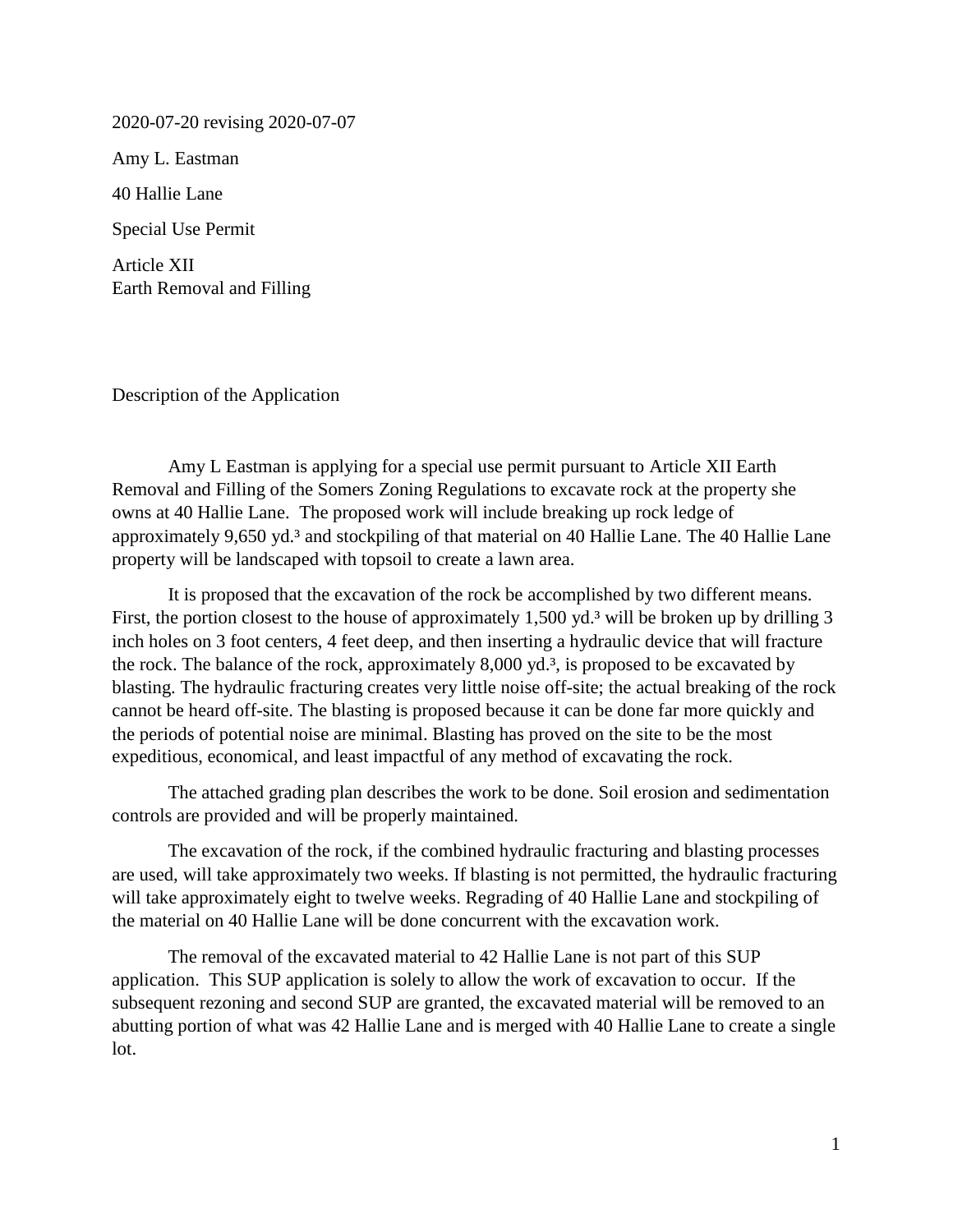A. Location of area to be excavated or filled and proposed commencement and completion dates.

See grading plan. Expected completion date is December 31, 2020.

B. A detailed statement of the nature, extent, timing and purpose of the operation.

See above.

C. Depth of existing topsoil at various locations.

0 inches on exposed ledge, up to 4-6 inches in wooded areas.

D. Depths to water table before and after the operation.

## TBD.

E. Proposed truck routes. Access and egress to and from the property must be at least 100 feet from side and rear lot lines.

The required drilling and hydraulic fracturing equipment is on-site. No earth products are being imported or exported from the site. No trucks will be bringing in or taking out materials, except the blasting will require a truck with supplies to enter the property. Access will be by the existing easement on 42 Hallie Lane or the driveway at 40 Hallie Lane.

F. Proposed truck circulation within the property.

Within cleared areas as shown on the grading plan

G. Existing and proposed drainage on the premises.

See grading plan.

H. Proposed measures for control of runoff, soil erosion and sedimentation.

See grading plan.

I. Existing topographic contour lines on the premises and proposed final contour lines resulting from the intended excavation, removal or filling, shown on a map, drawn to scale of not more than 40 feet to the inch, and with contour intervals of no greater than five feet. Contour lines must be shown for all areas within, and within 100 feet of, the site of the proposed excavation, removal or filling.

See grading plan, generally. Final topography for areas filled **TBD** before Zoning Commission review.